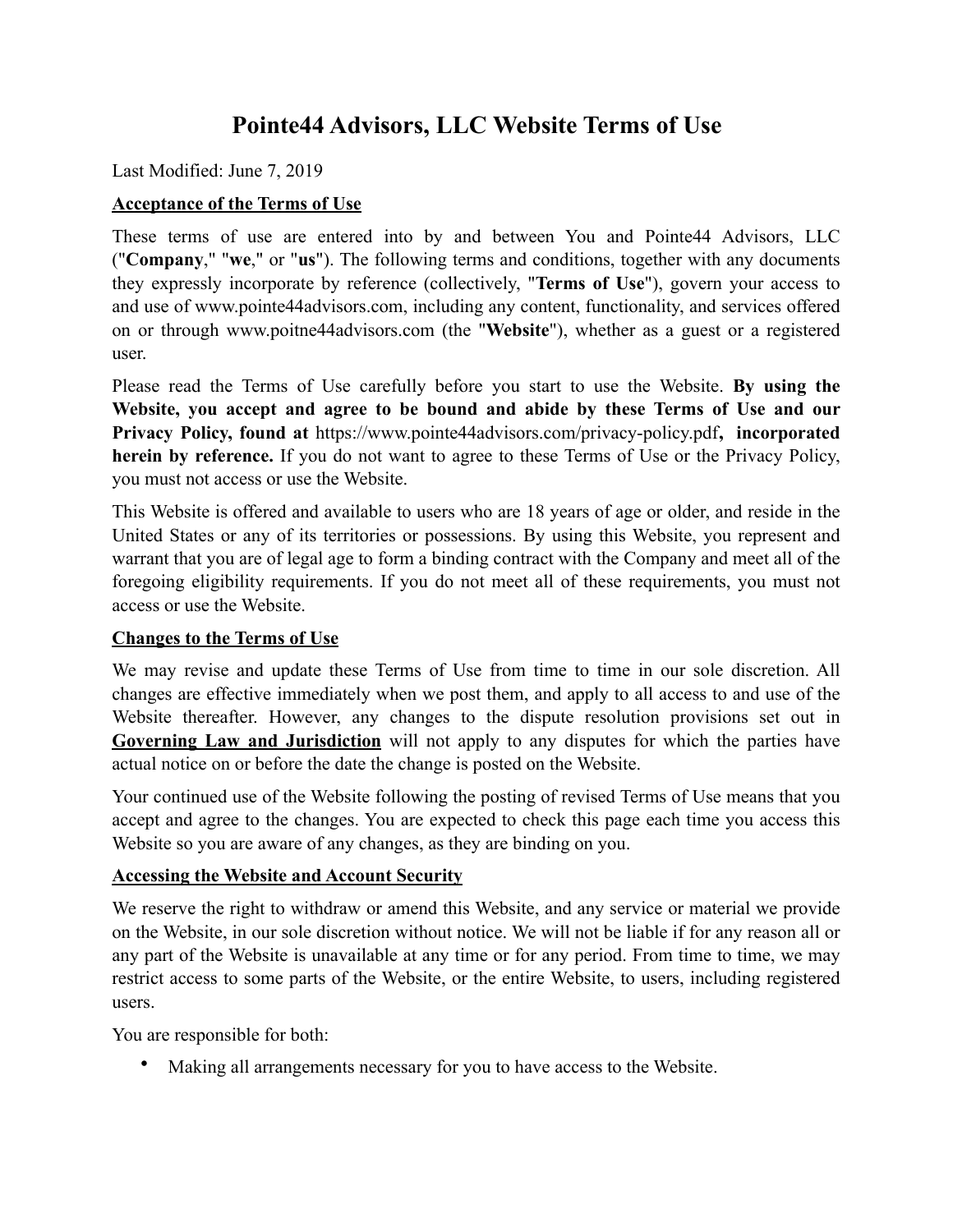• Ensuring that all persons who access the Website through your internet connection are aware of these Terms of Use and comply with them.

To access the Website or some of the resources it offers, you may be asked to provide certain registration details or other information. It is a condition of your use of the Website that all the information you provide on the Website is correct, current, and complete. You agree that all information you provide to register with this Website or otherwise, including, but not limited to, through the use of any interactive features on the Website, is governed by our *Privacy Policy* https://www.pointe44advisors.com/privacy-policy.pdf**,** and you consent to all actions we take with respect to your information consistent with our Privacy Policy.

If you choose, or are provided with, a user name, password, or any other piece of information as part of our security procedures, you must treat such information as confidential, and you must not disclose it to any other person or entity. You also acknowledge that your account is personal to you and agree not to provide any other person with access to this Website or portions of it using your user name, password, or other security information. You agree to notify us immediately of any unauthorized access to or use of your user name or password or any other breach of security. You also agree to ensure that you exit from your account at the end of each session. You should use particular caution when accessing your account from a public or shared computer so that others are not able to view or record your password or other personal information.

We have the right to disable any user name, password, or other identifier, whether chosen by you or provided by us, at any time in our sole discretion for any or no reason, including if, in our opinion, you have violated any provision of these Terms of Use.

# **Intellectual Property Rights**

The Website and its entire contents, features, and functionality (including but not limited to all information, software, text, displays, images, video, and audio, and the design, selection, and arrangement thereof) are owned by the Company, its licensors, or other providers of such material and are protected by United States and international copyright, trademark, patent, trade secret, and other intellectual property or proprietary rights laws.

These Terms of Use permit you to use the Website for your personal, non-commercial use only. You must not reproduce, distribute, modify, create derivative works of, publicly display, publicly perform, republish, download, store, or transmit any of the material on our Website, except as follows:

- Your computer may temporarily store copies of such materials in RAM incidental to your accessing and viewing those materials.
- You may store files that are automatically cached by your Web browser for display enhancement purposes.
- You may print or download one copy of a reasonable number of pages of the Website for your own personal, non-commercial use and not for further reproduction, publication, or distribution.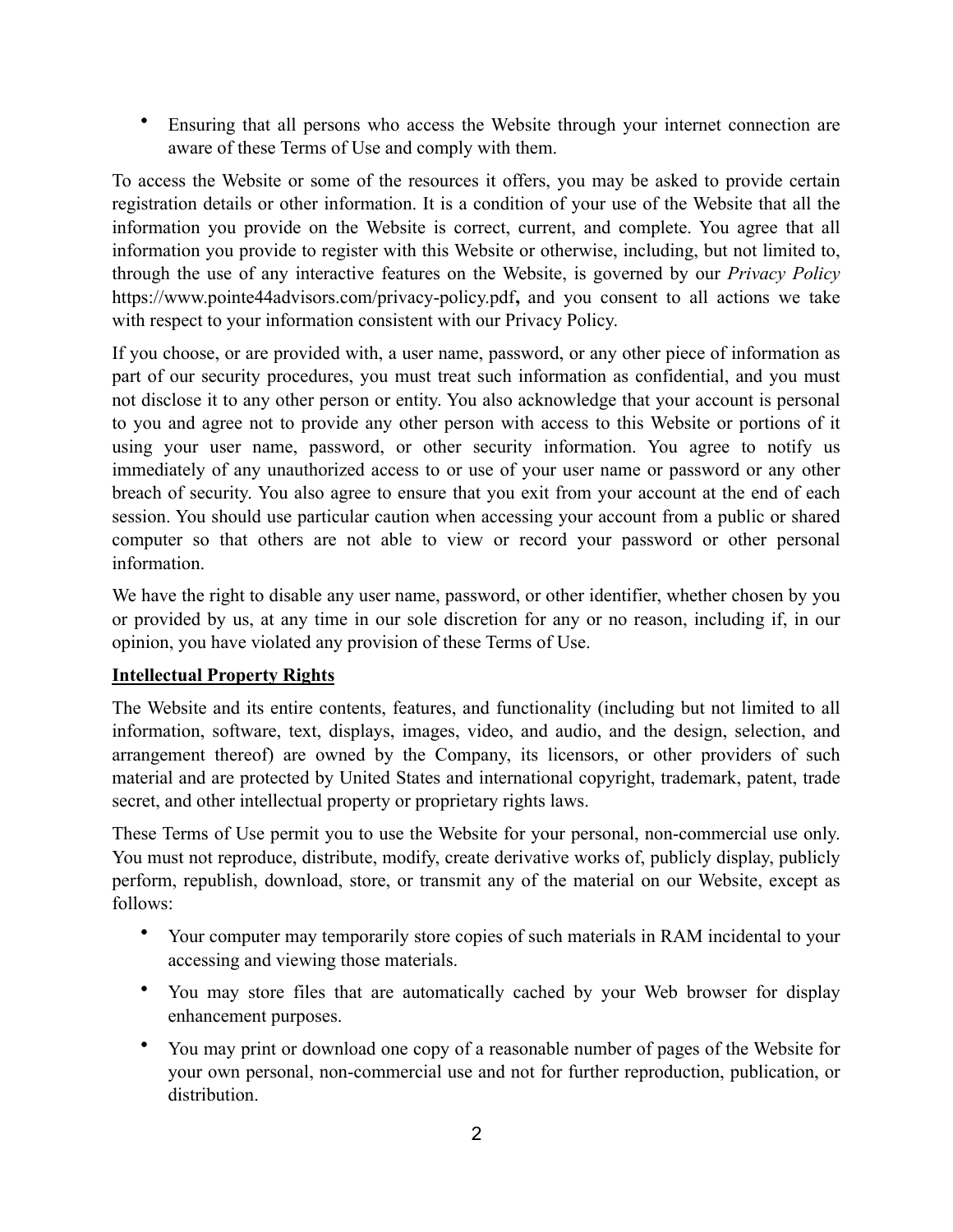- If we provide desktop, mobile, or other applications for download, you may download a single copy to your computer or mobile device solely for your own personal, noncommercial use, provided you agree to be bound by our end user license agreement for such applications.
- If we provide *social media features* with certain content, you may take such actions as are enabled by such features.

You must not:

- Modify copies of any materials from this site.
- Use any illustrations, photographs, video or audio sequences, or any graphics separately from the accompanying text.
- Delete or alter any copyright, trademark, or other proprietary rights notices from copies of materials from this site.

You must not access or use for any commercial purposes any part of the Website or any services or materials available through the Website.

If you wish to make any use of material on the Website other than that set out in this section, please address your request to: navigate@pointe44advisors.com.

If you print, copy, modify, download, or otherwise use or provide any other person with access to any part of the Website in breach of the Terms of Use, your right to use the Website will stop immediately and you must, at our option, return or destroy any copies of the materials you have made. No right, title, or interest in or to the Website or any content on the Website is transferred to you, and all rights not expressly granted are reserved by the Company. Any use of the Website not expressly permitted by these Terms of Use is a breach of these Terms of Use and may violate copyright, trademark, and other laws.

# **Trademarks**

The Company name, the Company logo, and all related names, logos, product and service names, designs, and slogans are trademarks of the Company or its affiliates or licensors. You must not use such marks without the prior written permission of the Company. All other names, logos, product and service names, designs, and slogans on this Website are the trademarks of their respective owners.

# **Prohibited Uses**

You may use the Website only for lawful purposes and in accordance with these Terms of Use. You agree not to use the Website:

• In any way that violates any applicable federal, state, local, or international law or regulation (including, without limitation, any laws regarding the export of data or software to and from the US or other countries).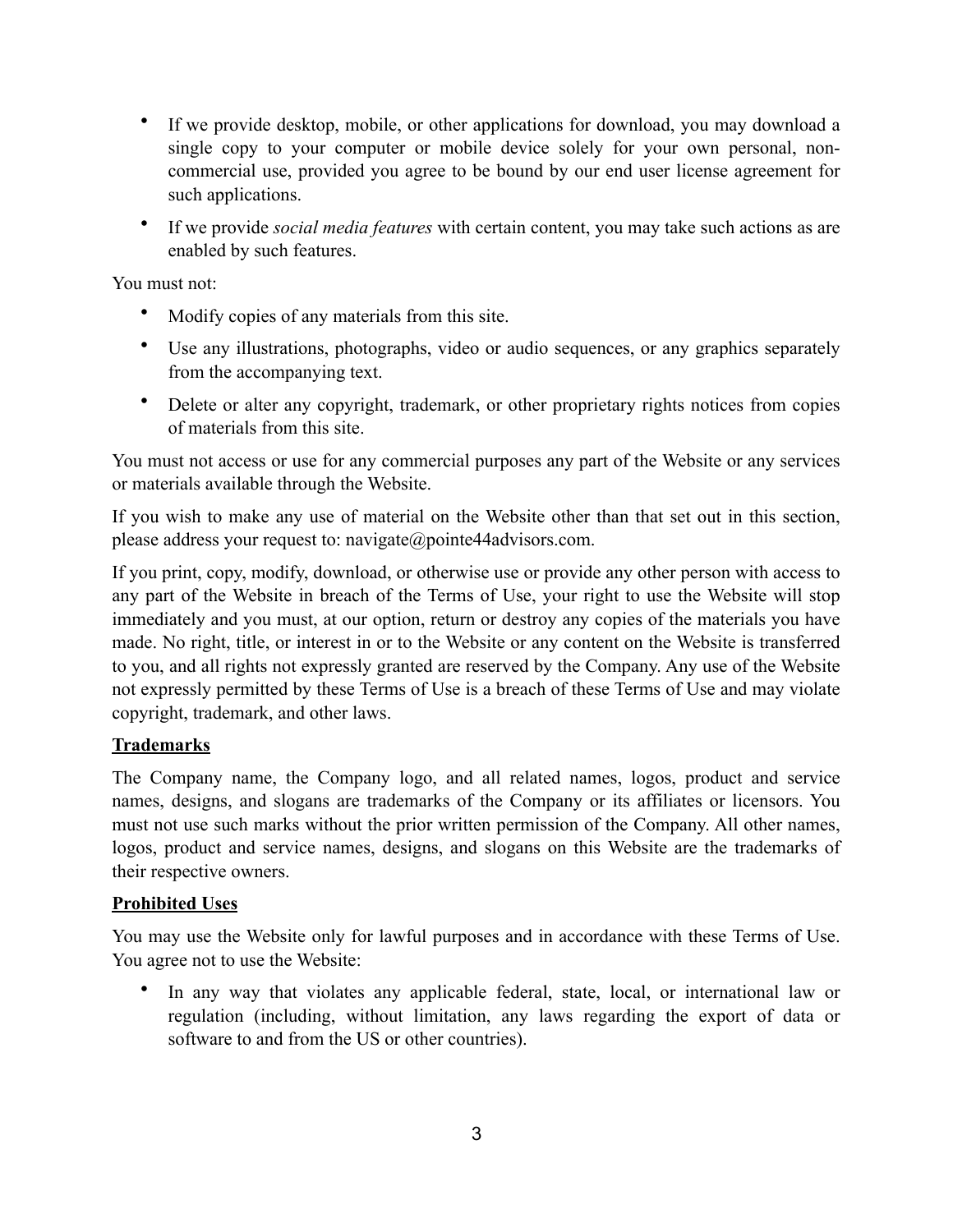- For the purpose of exploiting, harming, or attempting to exploit or harm minors in any way by exposing them to inappropriate content, asking for personally identifiable information, or otherwise.
- To send, knowingly receive, upload, download, use, or re-use any material that does not comply with the Content Standards set out in these Terms of Use.
- To transmit, or procure the sending of, any advertising or promotional material without our prior written consent, including any "junk mail," "chain letter," "spam," or any other similar solicitation.
- To impersonate or attempt to impersonate the Company, a Company employee, another user, or any other person or entity (including, without limitation, by using email addresses or screen names associated with any of the foregoing).
- To engage in any other conduct that restricts or inhibits anyone's use or enjoyment of the Website, or which, as determined by us, may harm the Company or users of the Website, or expose them to liability.

Additionally, you agree not to:

- Use the Website in any manner that could disable, overburden, damage, or impair the site or interfere with any other party's use of the Website, including their ability to engage in real time activities through the Website.
- Use any robot, spider, or other automatic device, process, or means to access the Website for any purpose, including monitoring or copying any of the material on the Website.
- Use any manual process to monitor or copy any of the material on the Website, or for any other purpose not expressly authorized in these Terms of Use, without our prior written consent.
- Use any device, software, or routine that interferes with the proper working of the Website.
- Introduce any viruses, Trojan horses, worms, logic bombs, or other material that is malicious or technologically harmful.
- Attempt to gain unauthorized access to, interfere with, damage, or disrupt any parts of the Website, the server on which the Website is stored, or any server, computer, or database connected to the Website.
- Attack the Website via a denial-of-service attack or a distributed denial-of-service attack.
- Otherwise attempt to interfere with the proper working of the Website.

#### **User Contributions**

The Website may contain message boards, chat rooms, personal web pages or profiles, forums, bulletin boards, and other interactive features (collectively, "**Interactive Services**") that allow users to post, submit, publish, display, or transmit to other users or other persons (hereinafter, "**post**") content or materials (collectively, "**User Contributions**") on or through the Website.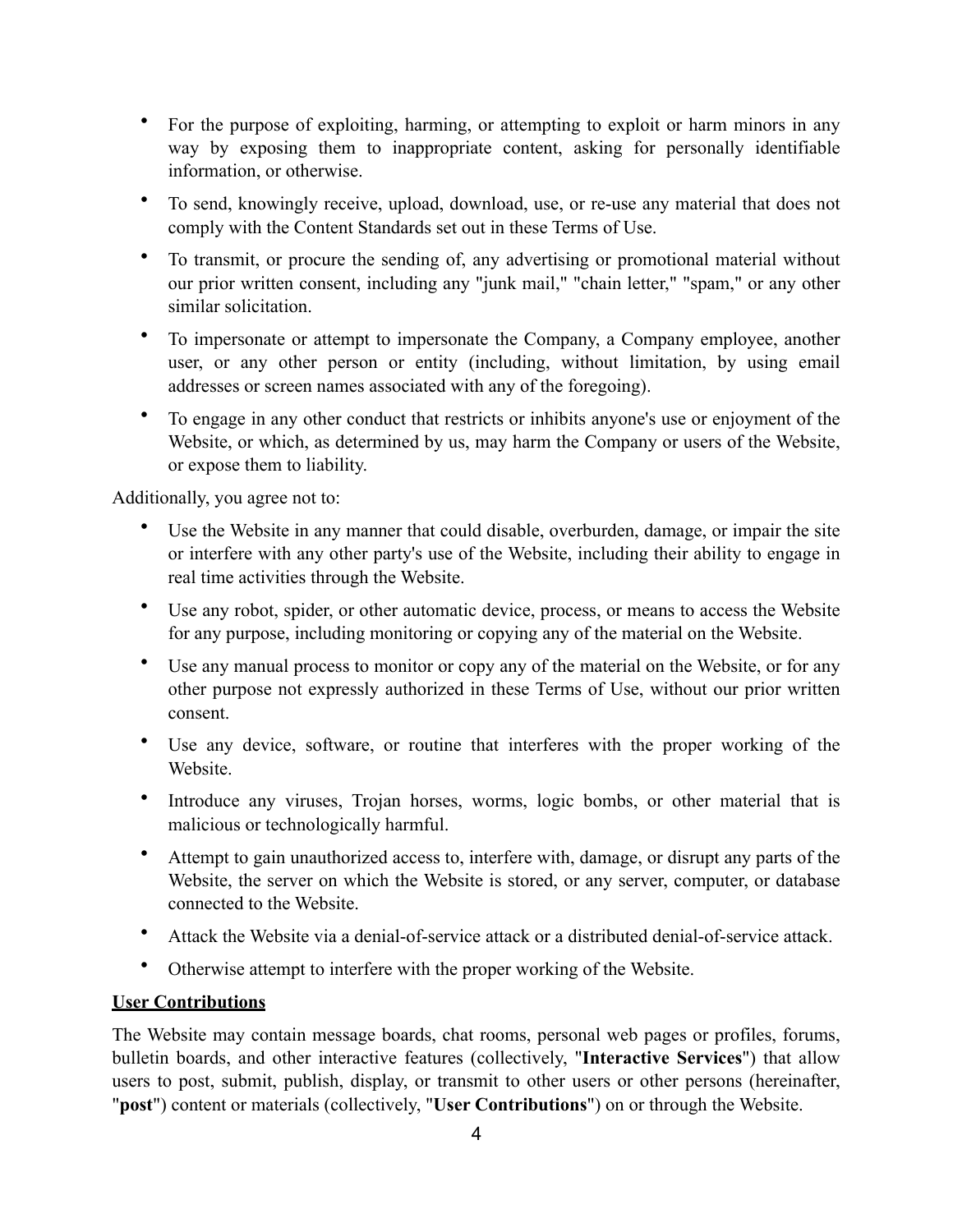All User Contributions must comply with the Content Standards set out in these Terms of Use.

Any User Contribution you post to the site will be considered non-confidential and nonproprietary. By providing any User Contribution on the Website, you grant us and our affiliates and service providers, and each of their and our respective licensees, successors, and assigns the right to use, reproduce, modify, perform, display, distribute, and otherwise disclose to third parties any such material for any purpose/according to your account settings.

You represent and warrant that:

- You own or control all rights in and to the User Contributions and have the right to grant the license granted above to us and our affiliates and service providers, and each of their and our respective licensees, successors, and assigns.
- All of your User Contributions do and will comply with these Terms of Use.

You understand and acknowledge that you are responsible for any User Contributions you submit or contribute, and you, not the Company, have full responsibility for such content, including its legality, reliability, accuracy, and appropriateness.

We are not responsible or liable to any third party for the content or accuracy of any User Contributions posted by you or any other user of the Website.

# **Monitoring and Enforcement; Termination**

We have the right to:

- Remove or refuse to post any User Contributions for any or no reason in our sole discretion.
- Take any action with respect to any User Contribution that we deem necessary or appropriate in our sole discretion, including if we believe that such User Contribution violates the Terms of Use, including the Content Standards, infringes any intellectual property right or other right of any person or entity, threatens the personal safety of users of the Website or the public, or could create liability for the Company.
- Disclose your identity or other information about you to any third party who claims that material posted by you violates their rights, including their intellectual property rights or their right to privacy.
- Take appropriate legal action, including without limitation, referral to law enforcement, for any illegal or unauthorized use of the Website.
- Terminate or suspend your access to all or part of the Website for any or no reason, including without limitation, any violation of these Terms of Use.

Without limiting the foregoing, we have the right to cooperate fully with any law enforcement authorities or court order requesting or directing us to disclose the identity or other information of anyone posting any materials on or through the Website. YOU WAIVE AND HOLD HARMLESS THE COMPANY AND ITS AFFILIATES, LICENSEES, AND SERVICE PROVIDERS FROM ANY CLAIMS RESULTING FROM ANY ACTION TAKEN BY ANY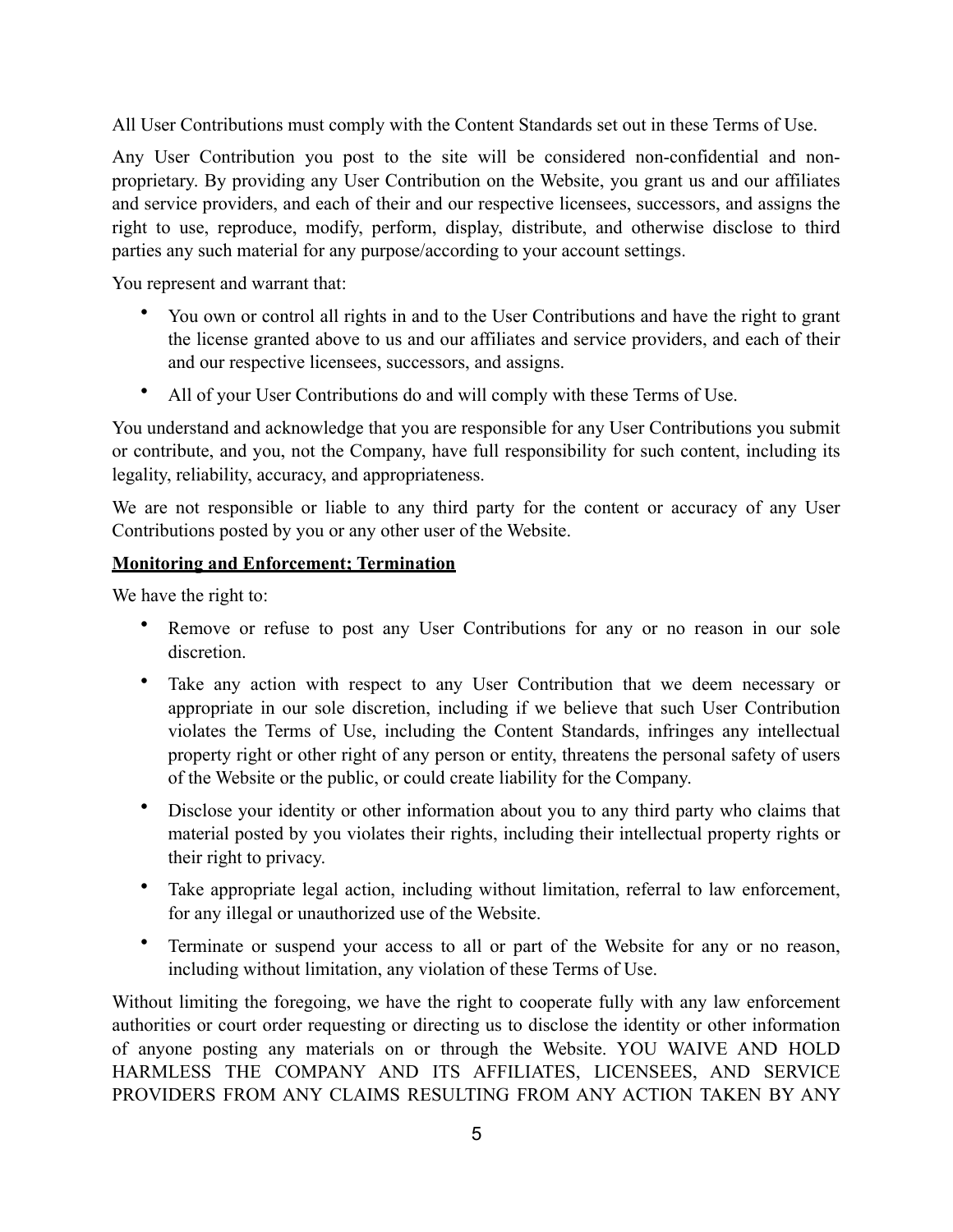# OF THE FOREGOING PARTIES DURING, OR TAKEN AS A CONSEQUENCE OF, INVESTIGATIONS BY EITHER SUCH PARTIES OR LAW ENFORCEMENT AUTHORITIES.

However, we do not undertake to review all material before it is posted on the Website, and cannot ensure prompt removal of objectionable material after it has been posted. Accordingly, we assume no liability for any action or inaction regarding transmissions, communications, or content provided by any user or third party. We have no liability or responsibility to anyone for performance or nonperformance of the activities described in this section.

# **Content Standards**

These content standards apply to any and all User Contributions and use of Interactive Services. User Contributions must in their entirety comply with all applicable federal, state, local, and international laws and regulations. Without limiting the foregoing, User Contributions must not:

- Contain any material that is defamatory, obscene, indecent, abusive, offensive, harassing, violent, hateful, inflammatory, or otherwise objectionable.
- Promote sexually explicit or pornographic material, violence, or discrimination based on race, sex, religion, nationality, disability, sexual orientation, or age.
- Infringe any patent, trademark, trade secret, copyright, or other intellectual property or other rights of any other person.
- Violate the legal rights (including the rights of publicity and privacy) of others or contain any material that could give rise to any civil or criminal liability under applicable laws or regulations or that otherwise may be in conflict with these Terms of Use and our Privacy Policy https://www.pointe44advisors.com/privacy-policy.pdf**.**
- Be likely to deceive any person.
- Promote any illegal activity, or advocate, promote, or assist any unlawful act.
- Cause annoyance, inconvenience, or needless anxiety or be likely to upset, embarrass, alarm, or annoy any other person.
- Impersonate any person, or misrepresent your identity or affiliation with any person or organization.
- Involve commercial activities or sales, such as contests, sweepstakes, and other sales promotions, barter, or advertising.
- Give the impression that they emanate from or are endorsed by us or any other person or entity, if this is not the case.

# **Copyright Infringement**

If you believe that any User Contributions violate your copyright, please email us at [navigate@pointe44advisors.com](mailto:navigate@pointe44advisors.com) for instructions on sending us a notice of copyright infringement. It is the policy of the Company to terminate the user accounts of repeat infringers.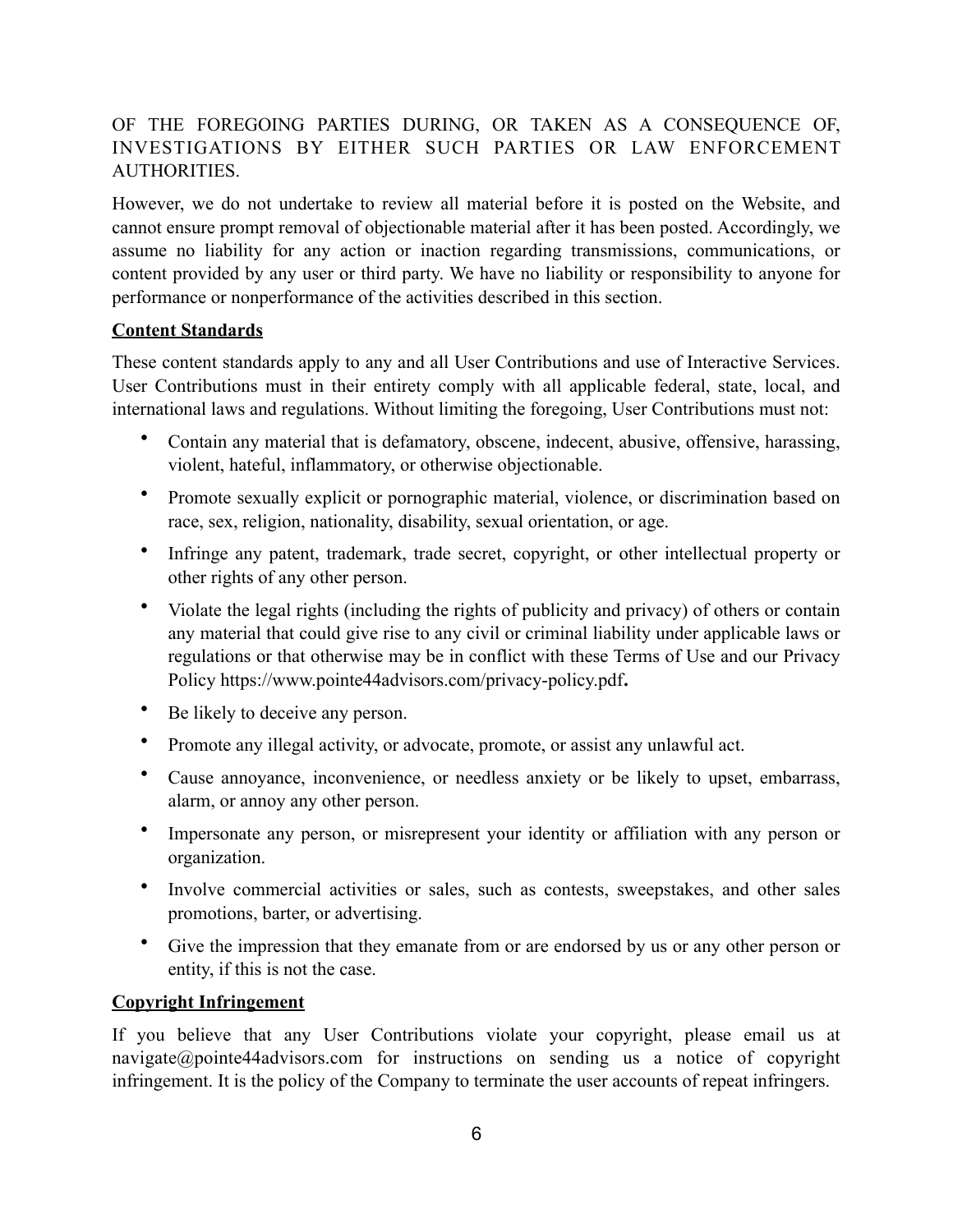### **Reliance on Information Posted**

The information presented on or through the Website is made available solely for general information purposes. We do not warrant the accuracy, completeness, or usefulness of this information. Any reliance you place on such information is strictly at your own risk. We disclaim all liability and responsibility arising from any reliance placed on such materials by you or any other visitor to the Website, or by anyone who may be informed of any of its contents.

This Website may include content provided by third parties, including materials provided by other users, bloggers, and third-party licensors, syndicators, aggregators, and/or reporting services. All statements and/or opinions expressed in these materials, and all articles and responses to questions and other content, other than the content provided by the Company, are solely the opinions and the responsibility of the person or entity providing those materials. These materials do not necessarily reflect the opinion of the Company. We are not responsible, or liable to you or any third party, for the content or accuracy of any materials provided by any third parties.

#### **Changes to the Website**

We may update the content on this Website from time to time, but its content is not necessarily complete or up-to-date. Any of the material on the Website may be out of date at any given time, and we are under no obligation to update such material.

#### **Information About You and Your Visits to the Website**

All information we collect on this Website is subject to our Privacy Policy https:// www.pointe44advisors.com/privacy-policy.pdf**.** By using the Website, you consent to all actions taken by us with respect to your information in compliance with the Privacy Policy.

#### **Linking to the Website and Social Media Features**

You may link to our homepage, provided you do so in a way that is fair and legal and does not damage our reputation or take advantage of it, but you must not establish a link in such a way as to suggest any form of association, approval, or endorsement on our part without our express written consent.

This Website may provide certain social media features that enable you to:

- Link from your own or certain third-party websites to certain content on this Website.
- Send emails or other communications with certain content, or links to certain content, on this Website.
- Cause limited portions of content on this Website to be displayed or appear to be displayed on your own or certain third-party websites.

You may use these features solely as they are provided by us, and solely with respect to the content they are displayed with, and otherwise in accordance with any additional terms and conditions we provide with respect to such features. Subject to the foregoing, you must not:

Establish a link from any website that is not owned by you.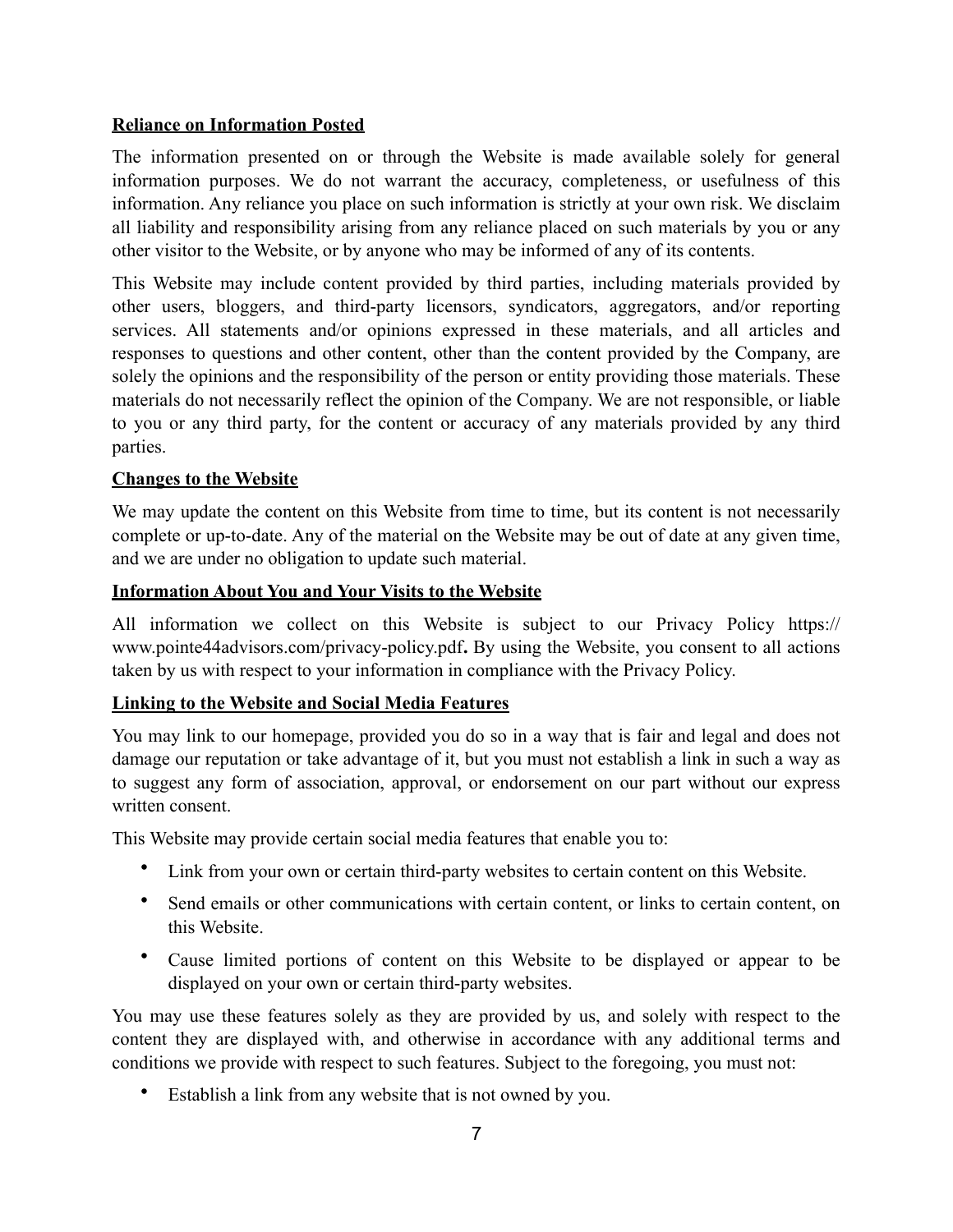- Cause the Website or portions of it to be displayed on, or appear to be displayed by, any other site, for example, framing, deep linking, or in-line linking.
- Link to any part of the Website other than the homepage.
- Otherwise take any action with respect to the materials on this Website that is inconsistent with any other provision of these Terms of Use.

The website from which you are linking, or on which you make certain content accessible, must comply in all respects with the Content Standards set out in these Terms of Use.

You agree to cooperate with us in causing any unauthorized framing or linking immediately to stop. We reserve the right to withdraw linking permission without notice.

We may disable all or any social media features and any links at any time without notice in our discretion.

#### **Links from the Website**

If the Website contains links to other sites and resources provided by third parties, these links are provided for your convenience only. This includes links contained in advertisements, including banner advertisements and sponsored links. We have no control over the contents of those sites or resources, and accept no responsibility for them or for any loss or damage that may arise from your use of them. If you decide to access any of the third-party websites linked to this Website, you do so entirely at your own risk and subject to the terms and conditions of use for such websites.

# **Geographic Restrictions**

The owner of the Website is based in the State of New York in the United States. We provide this Website for use only by persons located in the United States. We make no claims that the Website or any of its content is accessible or appropriate outside of the United States. Access to the Website may not be legal by certain persons or in certain countries. If you access the Website from outside the United States, you do so on your own initiative and are responsible for compliance with local laws.

#### **Disclaimer of Warranties**

You understand that we cannot and do not guarantee or warrant that files available for downloading from the internet or the Website will be free of viruses or other destructive code. You are responsible for implementing sufficient procedures and checkpoints to satisfy your particular requirements for anti-virus protection and accuracy of data input and output, and for maintaining a means external to our site for any reconstruction of any lost data. TO THE FULLEST EXTENT PROVIDED BY LAW, WE WILL NOT BE LIABLE FOR ANY LOSS OR DAMAGE CAUSED BY A DISTRIBUTED DENIAL-OF-SERVICE ATTACK, VIRUSES, OR OTHER TECHNOLOGICALLY HARMFUL MATERIAL THAT MAY INFECT YOUR COMPUTER EQUIPMENT, COMPUTER PROGRAMS, DATA, OR OTHER PROPRIETARY MATERIAL DUE TO YOUR USE OF THE WEBSITE OR ANY SERVICES OR ITEMS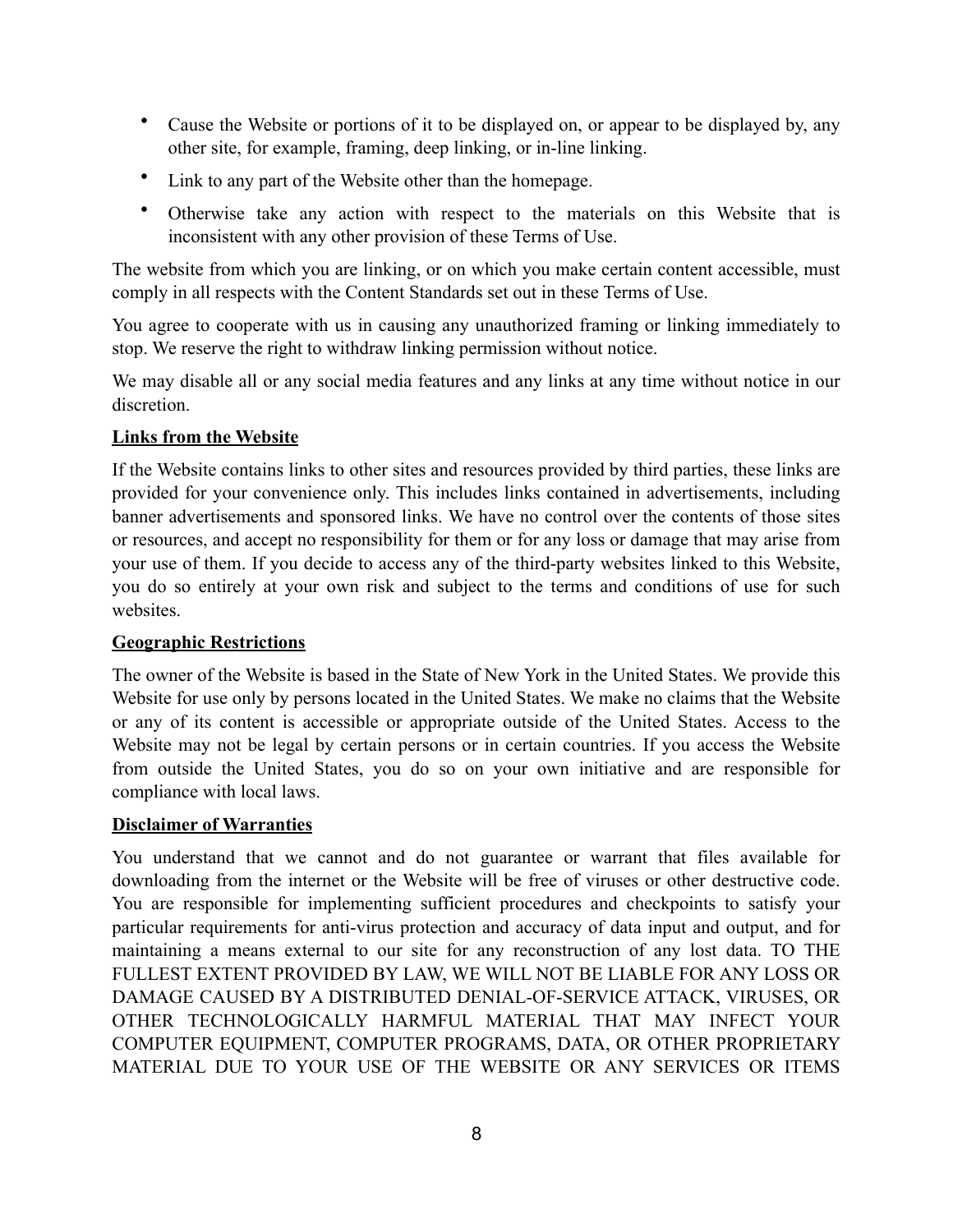OBTAINED THROUGH THE WEBSITE OR TO YOUR DOWNLOADING OF ANY MATERIAL POSTED ON IT, OR ON ANY WEBSITE LINKED TO IT.

YOUR USE OF THE WEBSITE, ITS CONTENT, AND ANY SERVICES OR ITEMS OBTAINED THROUGH THE WEBSITE IS AT YOUR OWN RISK. THE WEBSITE, ITS CONTENT, AND ANY SERVICES OR ITEMS OBTAINED THROUGH THE WEBSITE ARE PROVIDED ON AN "AS IS" AND "AS AVAILABLE" BASIS, WITHOUT ANY WARRANTIES OF ANY KIND, EITHER EXPRESS OR IMPLIED. NEITHER THE COMPANY NOR ANY PERSON ASSOCIATED WITH THE COMPANY MAKES ANY WARRANTY OR REPRESENTATION WITH RESPECT TO THE COMPLETENESS, SECURITY, RELIABILITY, QUALITY, ACCURACY, OR AVAILABILITY OF THE WEBSITE. WITHOUT LIMITING THE FOREGOING, NEITHER THE COMPANY NOR ANYONE ASSOCIATED WITH THE COMPANY REPRESENTS OR WARRANTS THAT THE WEBSITE, ITS CONTENT, OR ANY SERVICES OR ITEMS OBTAINED THROUGH THE WEBSITE WILL BE ACCURATE, RELIABLE, ERROR-FREE, OR UNINTERRUPTED, THAT DEFECTS WILL BE CORRECTED, THAT OUR SITE OR THE SERVER THAT MAKES IT AVAILABLE ARE FREE OF VIRUSES OR OTHER HARMFUL COMPONENTS, OR THAT THE WEBSITE OR ANY SERVICES OR ITEMS OBTAINED THROUGH THE WEBSITE WILL OTHERWISE MEET YOUR NEEDS OR EXPECTATIONS.

TO THE FULLEST EXTENT PROVIDED BY LAW, THE COMPANY HEREBY DISCLAIMS ALL WARRANTIES OF ANY KIND, WHETHER EXPRESS OR IMPLIED, STATUTORY, OR OTHERWISE, INCLUDING BUT NOT LIMITED TO ANY WARRANTIES OF MERCHANTABILITY, NON-INFRINGEMENT, AND FITNESS FOR PARTICULAR PURPOSE.

THE FOREGOING DOES NOT AFFECT ANY WARRANTIES THAT CANNOT BE EXCLUDED OR LIMITED UNDER APPLICABLE LAW.

# **Limitation on Liability**

TO THE FULLEST EXTENT PROVIDED BY LAW, IN NO EVENT WILL THE COMPANY, ITS AFFILIATES, OR THEIR LICENSORS, SERVICE PROVIDERS, EMPLOYEES, AGENTS, OFFICERS, OR DIRECTORS BE LIABLE FOR DAMAGES OF ANY KIND, UNDER ANY LEGAL THEORY, ARISING OUT OF OR IN CONNECTION WITH YOUR USE, OR INABILITY TO USE, THE WEBSITE, ANY WEBSITES LINKED TO IT, ANY CONTENT ON THE WEBSITE OR SUCH OTHER WEBSITES, INCLUDING ANY DIRECT, INDIRECT, SPECIAL, INCIDENTAL, CONSEQUENTIAL, OR PUNITIVE DAMAGES, INCLUDING BUT NOT LIMITED TO, PERSONAL INJURY, PAIN AND SUFFERING, EMOTIONAL DISTRESS, LOSS OF REVENUE, LOSS OF PROFITS, LOSS OF BUSINESS OR ANTICIPATED SAVINGS, LOSS OF USE, LOSS OF GOODWILL, LOSS OF DATA, AND WHETHER CAUSED BY TORT (INCLUDING NEGLIGENCE), BREACH OF CONTRACT, OR OTHERWISE, EVEN IF FORESEEABLE.

The limitation of liability set out above does not apply to liability resulting from our gross negligence or willful misconduct.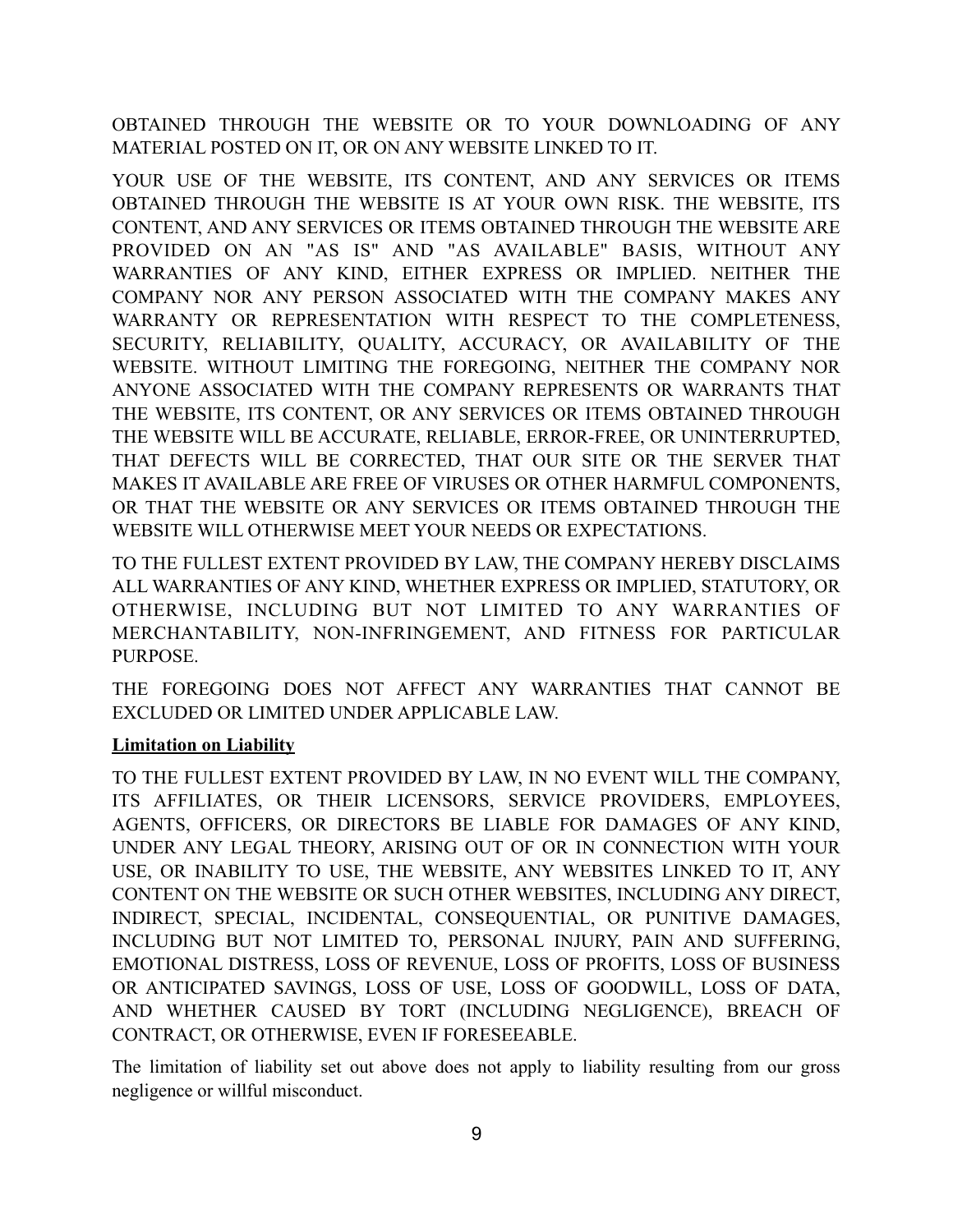# THE FOREGOING DOES NOT AFFECT ANY LIABILITY THAT CANNOT BE EXCLUDED OR LIMITED UNDER APPLICABLE LAW.

# **Indemnification**

You agree to defend, indemnify, and hold harmless the Company, its affiliates, licensors, and service providers, and its and their respective officers, directors, employees, contractors, agents, licensors, suppliers, successors, and assigns from and against any claims, liabilities, damages, judgments, awards, losses, costs, expenses, or fees (including reasonable attorneys' fees) arising out of or relating to your violation of these Terms of Use or your use of the Website, including, but not limited to, your User Contributions, any use of the Website's content, services, and products other than as expressly authorized in these Terms of Use, or your use of any information obtained from the Website.

# <span id="page-9-0"></span>**Governing Law and Jurisdiction**

All matters relating to the Website and these Terms of Use, and any dispute or claim arising therefrom or related thereto (in each case, including non-contractual disputes or claims), shall be governed by and construed in accordance with the internal laws of the State of New York without giving effect to any choice or conflict of law provision or rule (whether of the State of New York or any other jurisdiction).

Any legal suit, action, or proceeding arising out of, or related to, these Terms of Use or the Website shall be instituted exclusively in the federal courts of the United States or the courts of the State of New York, in each case located in the City of New York and County of New York, although we retain the right to bring any suit, action, or proceeding against you for breach of these Terms of Use in your country of residence or any other relevant country. You waive any and all objections to the exercise of jurisdiction over you by such courts and to venue in such courts.

# **Arbitration**

At Company's sole discretion, it may require You to submit any disputes arising from these Terms of Use or use of the Website, including disputes arising from or concerning their interpretation, violation, invalidity, non-performance, or termination, to final and binding arbitration under the Rules of Arbitration of the American Arbitration Association applying New York law.

# **Limitation on Time to File Claims**

ANY CAUSE OF ACTION OR CLAIM YOU MAY HAVE ARISING OUT OF OR RELATING TO THESE TERMS OF USE OR THE WEBSITE MUST BE COMMENCED WITHIN ONE (1) YEAR AFTER THE CAUSE OF ACTION ACCRUES; OTHERWISE, SUCH CAUSE OF ACTION OR CLAIM IS PERMANENTLY BARRED.

# **Waiver and Severability**

No waiver by the Company of any term or condition set out in these Terms of Use shall be deemed a further or continuing waiver of such term or condition or a waiver of any other term or